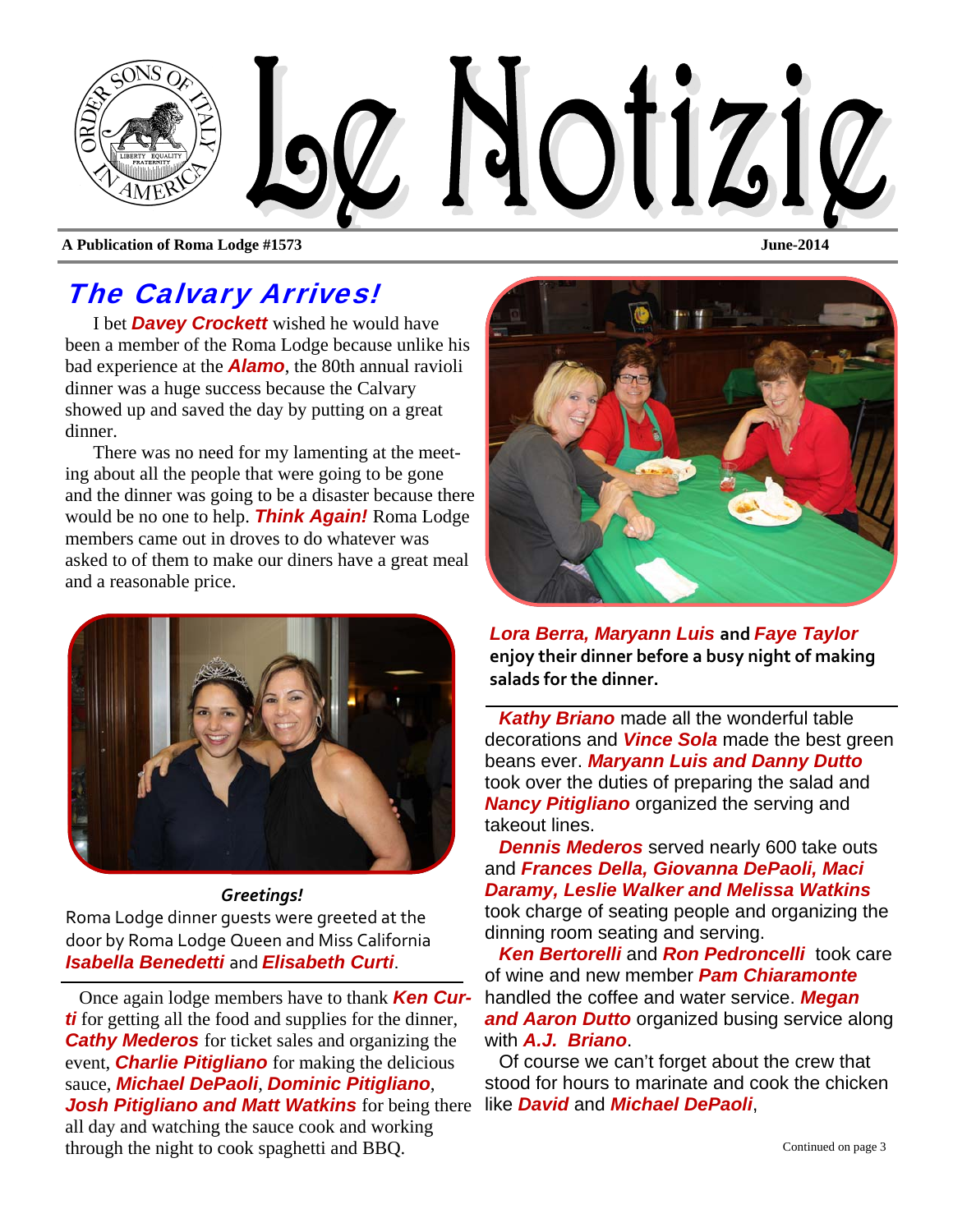# *Annual Ravioli Dinner! REALLY!*

*Heralds Message* 

**R EXECUTE 1999 SIGN COMPLETED SURFERING WATER AND THE SURFERING POST OF A PARTICIPY SIGNAL PROPERTY.**<br>
Ing put on the event and I believe whether you had 80th annual ravioli dinner. Everyone did an outstanding job in helptake outs or enjoyed your meal inside the hall you would concur it was a great event.

Eighty years of hosting a successful dinner is a major accomplishment in of it-

self, however in life the only thing that is constant is change. Each year Roma Lodge holds its annual RAVIO-LI dinner. *Not its annual ravioli* 



*and spaghetti dinner. Not its annual ravioli and chicken dinner. Not its annual ravioli and green bean dinner. Not its annual ravioli and green salad and salami dinner. REALLY!* 

Before the 81st annual ravioli dinner rolls around maybe we should take a few minutes at the June meeting to discuss some changes to the dinner if we think they are needed. I for one know that the spaghetti takes a lot of sauce and extra work to do and the dinner plates are very full with both ravioli and spaghetti on the same plate. Remember it is the annual dinner, not dinner, mother's day lunch and dinner the next day just from the takeout container people use because they can't eat everything on their plate. *Just a thought for discussion!* 



**Your Dinner Hosts!**  *(l-r) Leslie Walker, Melissa Watkins, Giovanna DePaoli and Maci Daramy assisted in seating attendees at the dinner. Not pictured were Frances Della, Karen Pedroncelli and Karen DeGroot all helped in the dining hall.* 



*Salvador and Anthony Chiaramonte assist Ron Pedroncelli and Ken Bertorelli with the wine opening.* 



**Beautiful Decorations!**  *Carol Burner* and *Mary Louise Parreira* help with setting up the decorations for the dinner.

#### *Members in the News!*

According to Facebook *(we can always count on what we read on Facebook as factual!)* Roma Lodge members *Stacy Galvan* was one of the Redwood High School faculty that had the yearbook dedicated to them. *Lauren Costa* was the MVP for the Reedley High School Golf Team and all league in softball while being on two league championship teams. *Jordyn Dutto* was recognized for the book she wrote as part of her kindergarten class at Caesar Chavez School in Bakersfield. If you have news about member accomplishments, send them to larryd@cos.edu !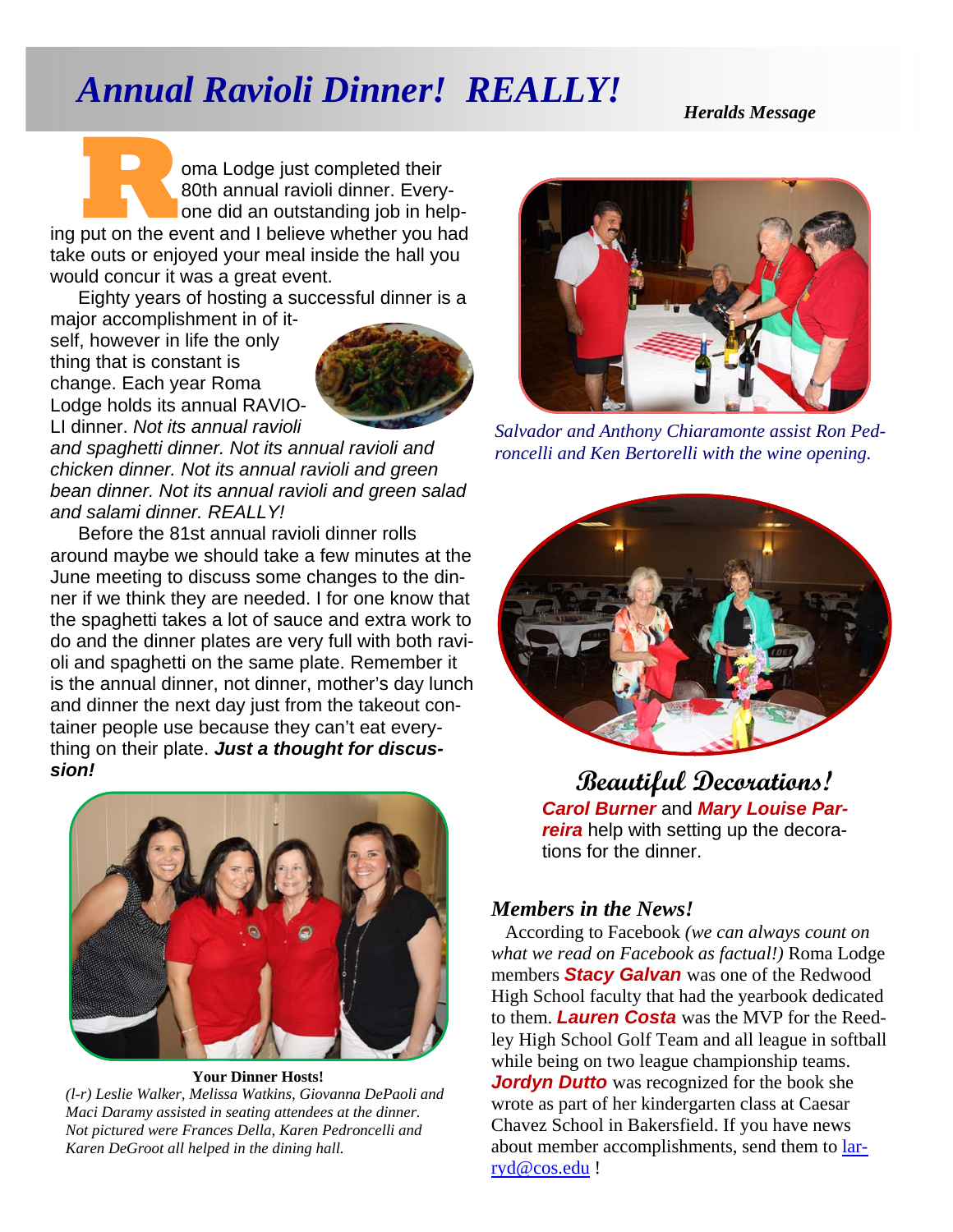*Mike Saltzman*, **Joseph Goni** and *Matt Watkins*. It was an opportunity for us to see *Pete Yribarren*, *Michael Pitigliano*, *Nick Serafin, Nick Milanesio, Ed Milanesio* and others who showed up to help.



Special thanks goes to our new members *Pam Chiaramonte, Anthony M. Chiaramonte, Anthony* 

*Takeout King & Queen! Nancy Pitigliano and Dennis Mederos did an outstanding job in organizing the serving and take out lines for the dinner.* 

#### *V. Chiaramonte and Salvadore Chiaramonte* who were there to help cook or serve.

We need to thank all those members who showed up to help who may have been helping for the first time like *Drew, Bert, Camryn and Lora Berra* who filled in for whatever needed to be



*Ben Curti, Charlie Pitigliano and David De-Paoli line out the pots for the sauce.* 

done. Drew is one of our scholarship winners this year. The entire Roma Lodge Queen's family were on hand to help assist with the event.

Of course the danger in listing anyone's name in this publication is that we are surely missing some folks who were there and helped out. I know several, too numerous to mention here, *so on behalf of the lodge we want to thank all of you who helped with the dinner.* 



#### **Wedding Bells!**

Roma Lodge member Melissa Mederos was married on Saturday May 17th to David Semoes. Melissa is the daughter of Cathy and Dennis Mederos. Photo courtesy of professional photographer Ben Curti.



#### Children's Hospital Donation!

Roma Lodge members Janis Curti and Leroy Beecher were part of the delegation of United Lodge members who presented a check to the Children's Hospital. Photo courtesy of Jackie Giacomazzi.

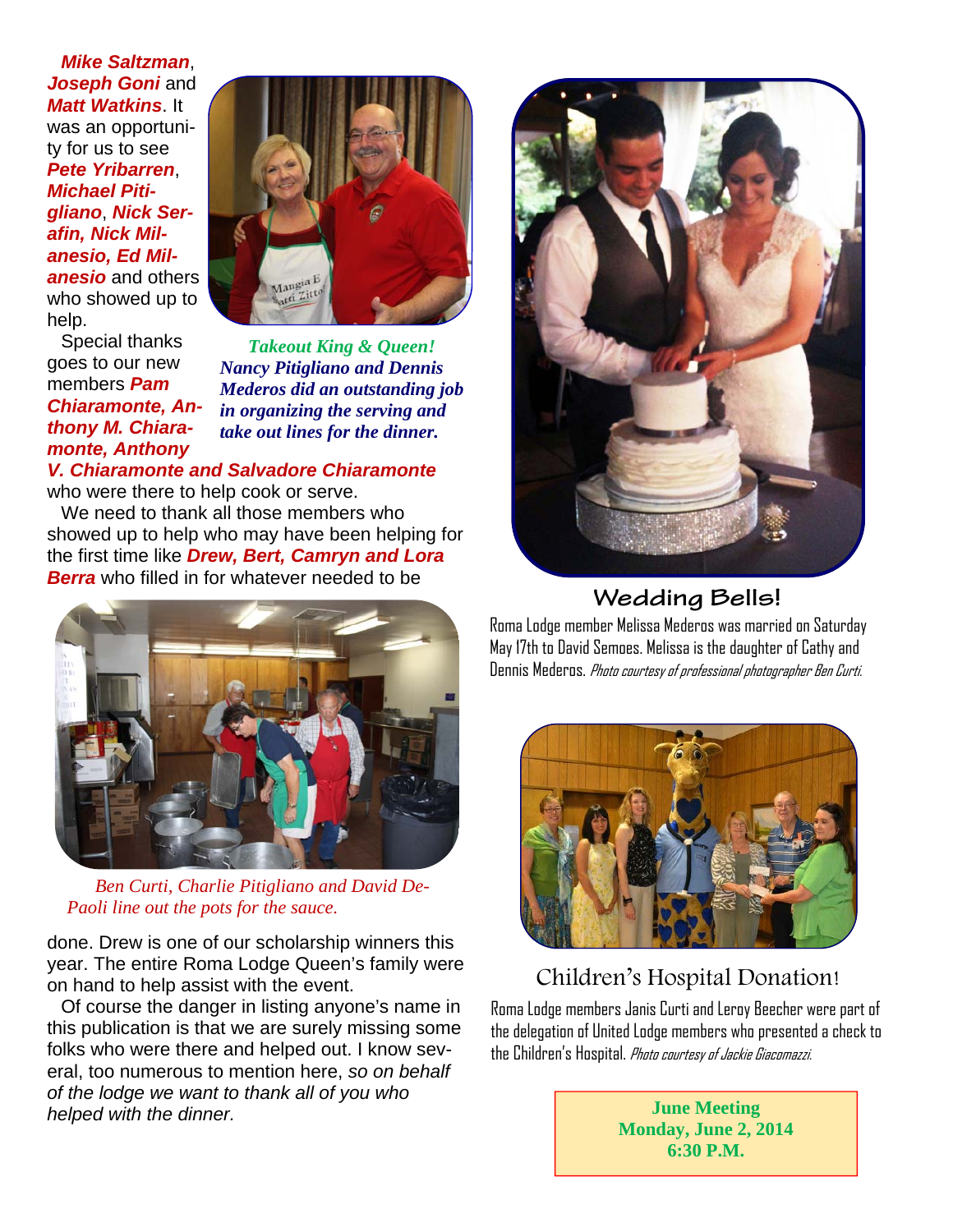

Roma Lodge PO Box 1337 Tulare, California 93275 *www.romalodge1573.org* 

**Dinner Menus January-**Potluck **February**-**Stew & Polenta March**-Potluck **April**-**Italian Sausage and Risotto May**-Pizza *June-Chairman's Choice*  **July**-No Meeting **August**-Hotdogs/Hamburgers **September-Potluck October-**Chairman's Choice **November**-Polenta and Stew **December**-Ham & Yams-XMAS Party

## *Your Roma Lodge Officers*

| President             | Nick Canata (661-978-9331)   |
|-----------------------|------------------------------|
| <b>Vice President</b> | David DePaoli (804-5443)     |
| Treasurer             | Karen Pedroncelli (732-1591) |
| Recording Sec.        | Tina Sparlin (685-8857)      |
| Financial Sec.        | Cathy Mederos (687-1112)     |
| Orator                | Gary Dutto (686-6201)        |
| Historian             | Carole Burner (686-8419)     |
| Guard                 | Ken Bertorelli (788-8496)    |
| Past President        | Ken Curti (288-2144)         |

#### *Trustees*

| Danny Dutto         | $(686-1348)$ |
|---------------------|--------------|
| Mike Saltzman       | $(686-4340)$ |
| <b>Matt Watkins</b> | $(635-1699)$ |
| Dominic Pitigliano  | $(359-1907)$ |
| Michael DePaoli     | $(730-1168)$ |
|                     |              |

## *Mistress of Ceremony*

| Frances Della | $(784 - 7653)$ |
|---------------|----------------|
| Shurene Curti | $(740-0184)$   |

*Meeting*  **June 2, 2014 6:30 PM-Dinner** 

**May Dinner RECAP Grand Lodge Convention Dinner Chairman's Choice**  *Come and Be Surprised*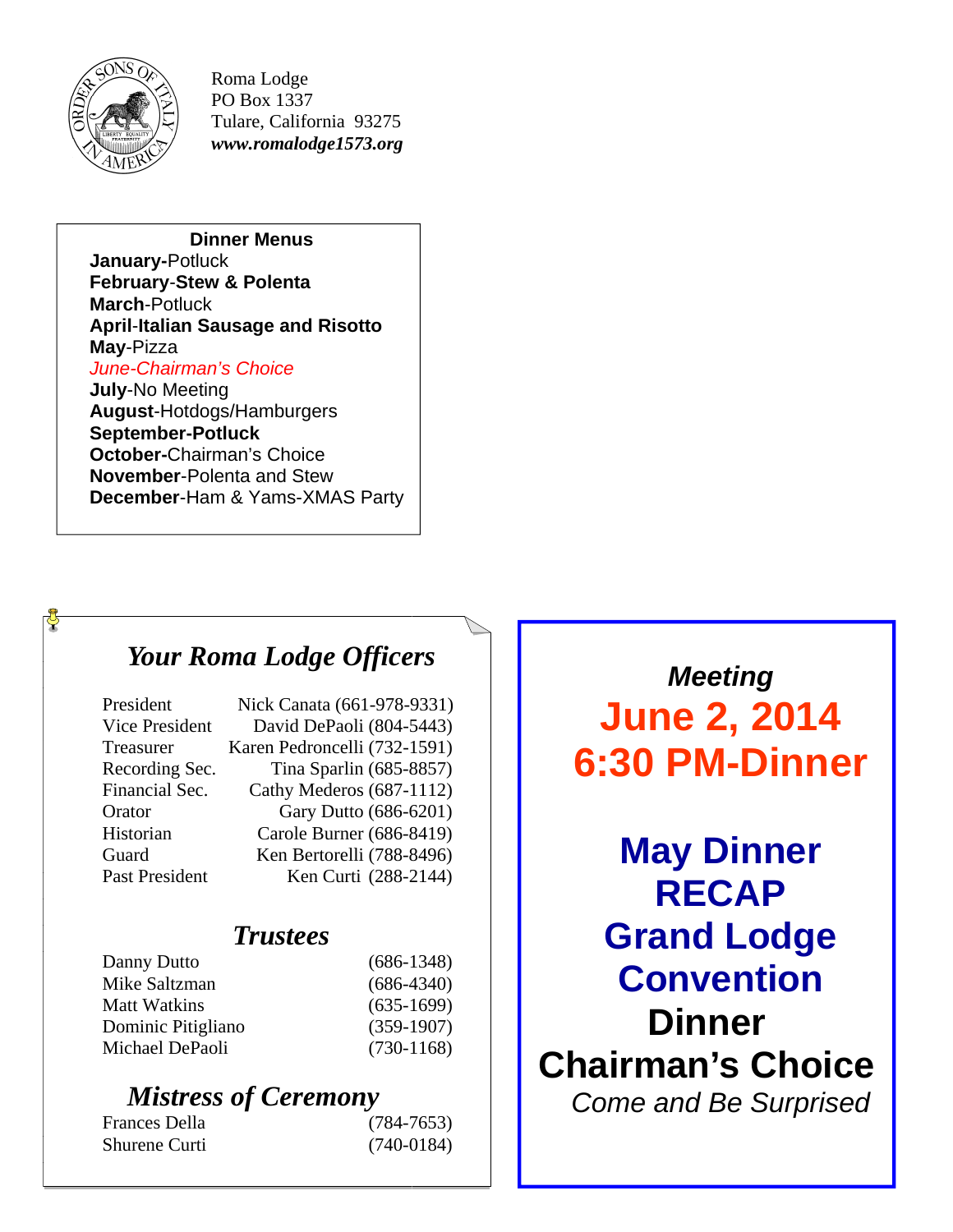# Roma Lodge # *June Meeting*

June 2, 2014

6:30 p.m. Place: Ag Center Social Hall, So. Laspina Rd. Birthday Members Bring Your Desserts & Raffle Prizes

# **June 2014**

| Sun                                                   | Mon                                           | <b>Tue</b> | Wed                                             | Thu                                          | Fri                                                                   | Sat                                     |
|-------------------------------------------------------|-----------------------------------------------|------------|-------------------------------------------------|----------------------------------------------|-----------------------------------------------------------------------|-----------------------------------------|
| $\mathbf 1$                                           | $\overline{2}$<br><b>Meeting</b><br>6:30 P.M. | 3          | $\overline{4}$<br>Frank Goni<br>Kylee Cleek     | 5                                            | 6<br>Jeffery<br>Jordan                                                | $\overline{7}$<br>Kathy<br>Chavez       |
| $\,8\,$<br>Benjamin<br>Filiponi                       | $9\,$                                         | 10         | 11<br>Giovanna<br>DePaoli<br>Louis Jr<br>Clarot | 12                                           | 13<br>Jessica<br>Saltzman<br>Katrina<br>Reinart                       | 14<br>Frances<br>Della<br>Arlo<br>Zinda |
| 15                                                    | 16<br>Marjorie<br><b>Boyer</b>                | 17         | 18                                              | 19                                           | 20<br><b>Cris Clark</b><br>Morgan<br>Sparlin<br>Jon<br><b>Bassett</b> | 21<br>Connie<br>Spagnuolo               |
| 22<br>Theresa<br><b>Blua</b>                          | 23<br><b>Bert</b><br><b>Berra</b>             | 24         | 25                                              | 26<br>Elisabeth<br>Curti<br>Megan<br>Mederos | 27                                                                    | 28<br>Belinda<br><b>Briano</b>          |
| 29<br>Angelina<br>Milanesio<br>Joey<br><b>Barreto</b> | 30                                            |            |                                                 |                                              |                                                                       |                                         |